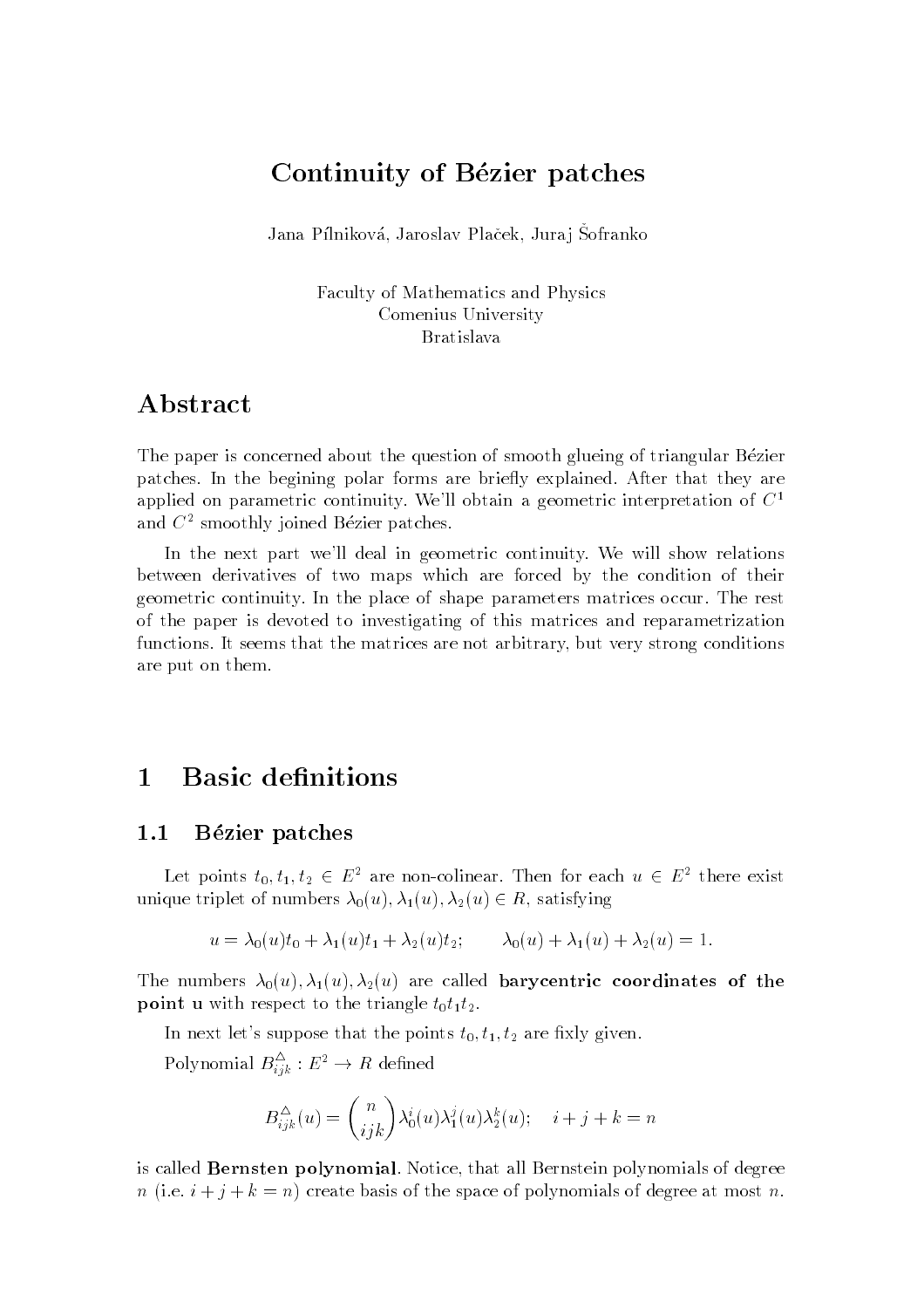Let  $D: E^- \to E^-$  is defined :

$$
B(u) = \sum_{i+j+k=n} B_{ijk}^{\Delta}(u) b_{ijk}; \quad b_{ijk} \text{ are points from } E^d
$$

The restriction of this map to  $\triangle t_0t_1t_2$  is called **triangular Bézier patch of** degree n. Points  $b_{ijk}$  are control points a create a control net.

#### 1.2 Polar forms

A map  $f : M \to N$  is **linear** iff it preserves linear combinations, i. e.

$$
f(\sum \alpha_i u_i) = \sum \alpha_i f(u_i); \quad u_i \in M, \ \alpha_i \in R
$$

 $f: M \to N$  is affine iff it preserves affine combinations of points:

$$
f(\sum \alpha_i j_i) = \sum \alpha_i f(u_i); \quad u_i \in M, \ \sum \alpha_i = 1, \ \alpha_i \in R
$$

 $f : (M)^n \to N$  is multilinear (multiaffine) iff f is linear (affine) in each argument when the others are fixed.

 $f : (M)^n \to N$  is symmetric iff its value doesn't depends on the order of arguments. It means

$$
f(u_{\pi_1}, u_{\pi_2}, \ldots u_{\pi_n}) = f(u_1, u_2, \ldots u_n)
$$

where  $(\pi_1, \pi_2, \ldots, \pi_n)$  is a permutation of the set  $(1, 2, \ldots n)$ .

Now we can approach a definition of polar forms.

Let F is polynomial  $E^2 \rightarrow E^d$  of degree n. Then there exists unique map  $f:(E^2)^n \to E^d$  which is multiaffine, symmetric and has a diagonal property, i. e.  $f(u, \ldots u) = F(u)$ . This map is called (affine) blossom (polar form) of F.

For our cogitations linear blossoms are more usefull. For this purpose we must present this two special insertions  $E^-$  to  $E^-$ :

$$
u = (u_1, u_2) \implies \hat{u} = (u_1, u_2, 0)
$$
  

$$
u = (u_1, u_2) \implies \bar{u} = (u_1, u_2, 1)
$$

**Linear blossom (polar form)** of the polynomial  $F : E^+ \rightarrow E^+$  is a map  $f_* : E^+ \rightarrow E^ (E^+)^n \rightarrow E^+,$  which is multilinear, symmetric and has a diagonal property, i. e.  $f_*(\bar{u}, \bar{u}, \ldots \bar{u}) = F(u)$ . Such map always exist and is unique.

Linear and affine blossoms of the same polynomial  $F$  satisfy

$$
f_*(\bar u_1,\bar u_2,\dots \bar u_n)=f(u_1,u_2,\dots u_n); \qquad u_i\in E^2
$$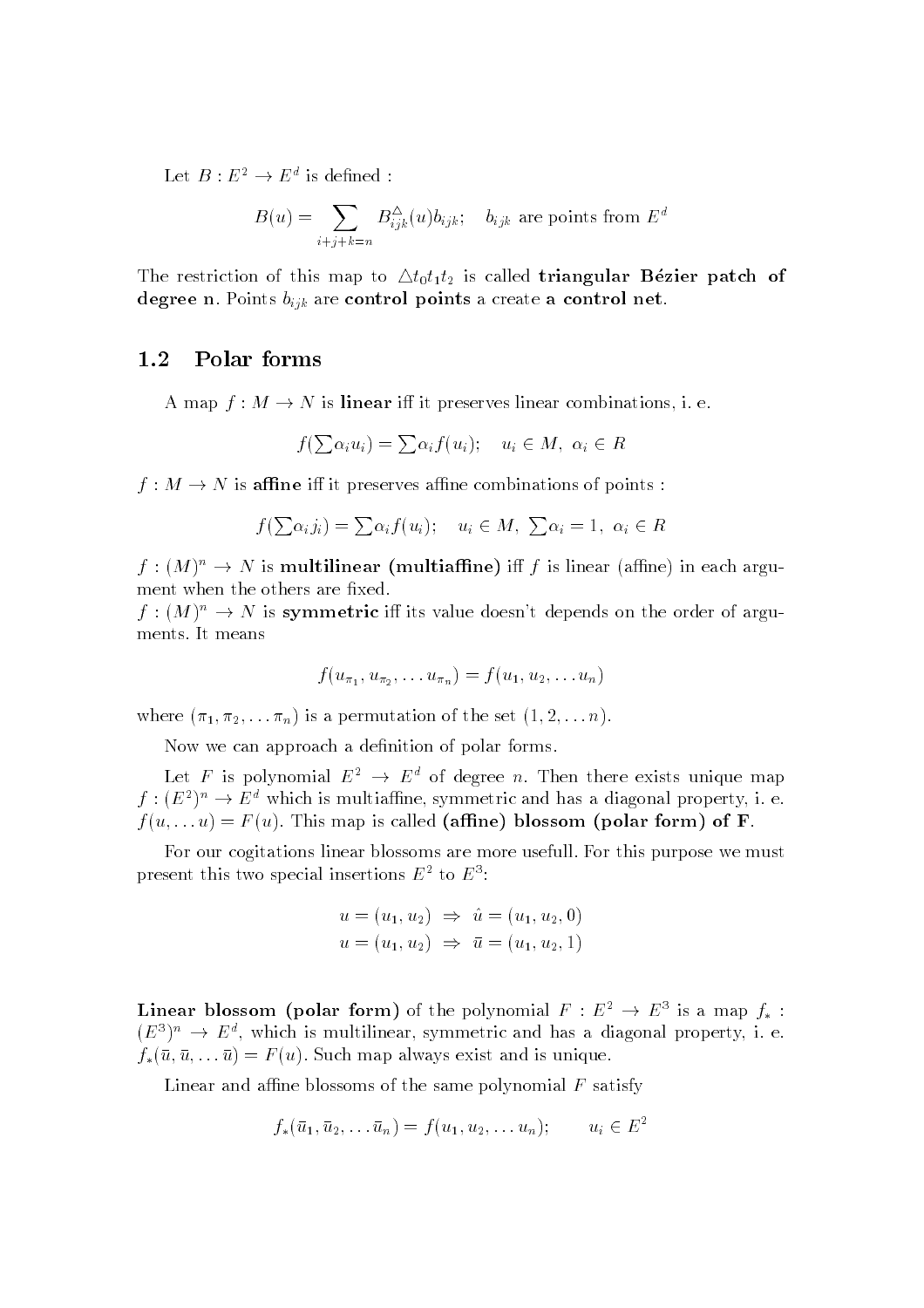# <sup>2</sup> Parametric continuity

Maps F, G :  $E^-\rightarrow E^+$  are parametric continuous of the order q in  $u\in E^$ if their directional derivatives in <sup>u</sup> up to order <sup>q</sup> are the same.

The theory of polar forms can be applied on parametric continuity of surfaces.But first let's mention their two important properties:

Let F be a Dezier patch of degree n with control points  $v_{ijk}$  for  $i \pm j \mp k = n$ with respect to  $\Delta t_0 t_1 t_2$  and let f be its polar form. Then

$$
b_{ijk} = f(t_0^i t_1^j t_2^k); \qquad i+j+k=n
$$

Furthermore if we denote  $D_{\xi_1\xi_2...\xi_q}F(u)$  q-th directional derivative of F in u with respect to vectors  $\xi_1 \ldots \xi_q$ , then the linear blossom of  $F : E^* \to E^*$  satisfy relation

$$
D_{\xi_1 \xi_2 \dots \xi_q} F(u) = \frac{n!}{(n-q)!} f_*(\bar{u}^{n-q} \hat{\xi}_1 \hat{\xi}_2 \dots \hat{\xi}_q)
$$
(1)

Proofs of this properties you can find for example in [3].

We started to use a simpler and lucider multiplicative notation:Instead of  $f(u_1, u_2, \ldots u_n)$  we are going to write  $f(u_1u_2 \ldots u_n)$ . By the entry  $f(u^2 - u_1u_2 \ldots u_k)$  we want to say that argument u occurs  $(n - \kappa)$  times there.

Therefore, if we want to find out a value of a derivative of a polynomial, we don't need to derivate, but it is enough to look at a certain value of its blossom.

From the previous theorem we get conditions for parametric continuity of twopatches:

Let  $F,G : E^* \to E^*$  are triangular Bezier patches and let u be a point from  $E^-$ . Then according to (1)  $\varGamma$  and G are continuous in  $u$  of  $q$  th order iii

$$
f_*(\bar{u}^{n-i}\hat{\xi}_1 \dots \hat{\xi}_i) = g_*(\bar{u}^{n-i}\hat{\xi}_1 \dots \hat{\xi}_i); \quad i = 0, \dots q
$$

### <sup>3</sup> Geometric interpretation



Figure 1: Mapped space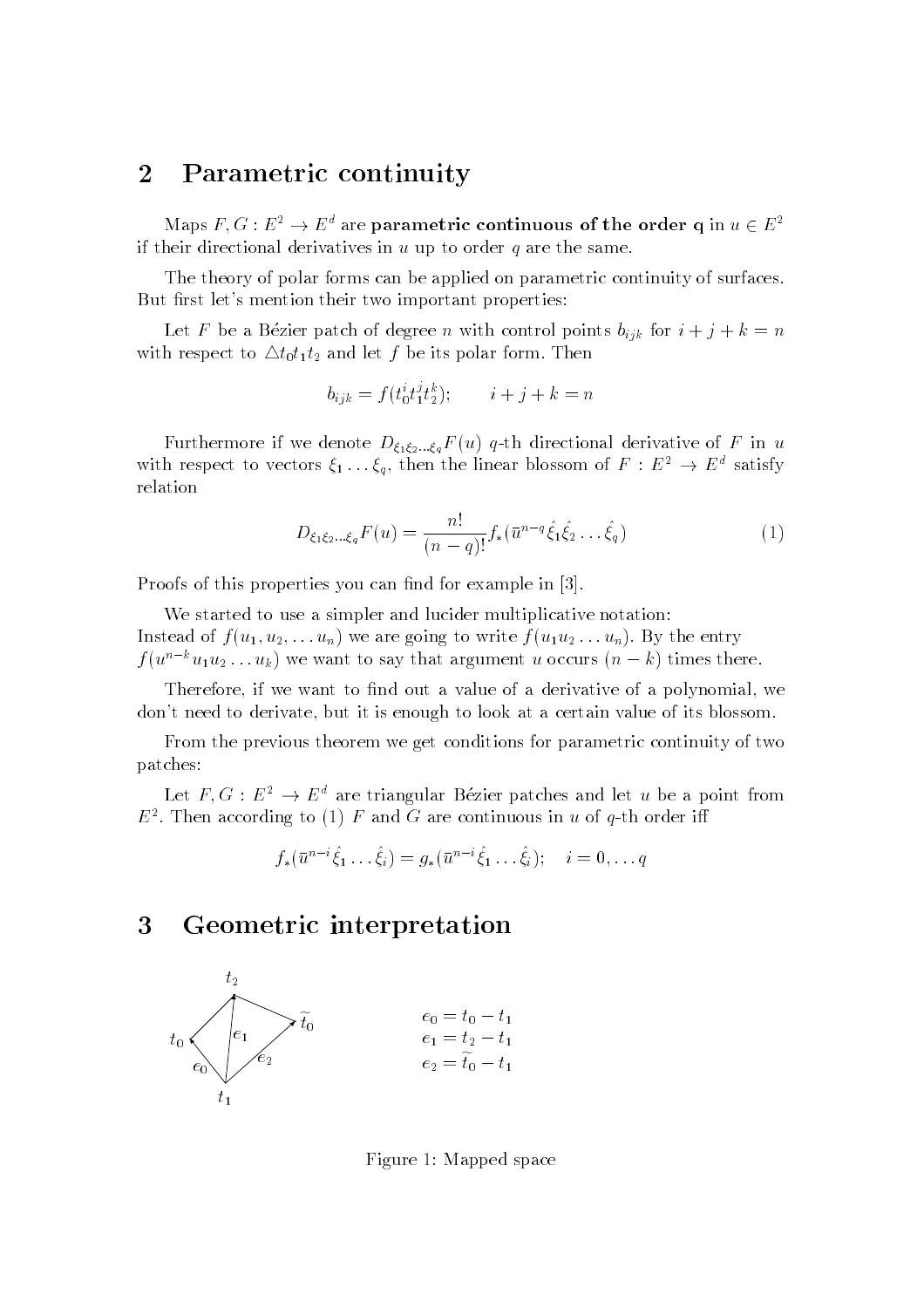Let's denote barycentric coordinates of  $t_0$  with respect to  $\triangle t_0 t_1 t_2$  as  $\lambda_0, \lambda_1, \lambda_2 : \tilde{t}_0 = \lambda_0 t_0 + \lambda_1 t_1 + \lambda_2 t_2$  where  $\lambda_0 > 0$ . Let Bézier patches F, G map this point cofiguration in this way:

$$
F: \triangle t_0 t_1 t_2 \to E^2
$$
  

$$
G: \triangle t_0 t_2 t_1 \to E^2
$$

Further let  $b_{ijk}$  are control points of the patch F and  $\widetilde{b}_{ijk}$  are control points of the patch G. Let's investigate a continuity of this two patches along the common edge  $t_1t_2$ . If we suppose  $C^0$  continuity, it is obvious, that derivatives in  $u \in t_1t_2$  with respect to  $e_1$  are the same - it's the same Bezier curve. So that it is enough to find only one more direction already, which is lineary independent with  $e_1$ , with respect to which the maps  $F, G$  poses the same derivative. Then the  $C<sup>1</sup>$  continuity is satisfied because of the fact that  $D_{\xi}F(u)$  is linear in  $\xi$  for a fixed u and so the other directional derivatives can be composed from the mentioned two.

We can write :

$$
\tilde{t}_0 - t_1 = \lambda_0 (t_0 - t_1) + \lambda_2 (t_2 - t_1)
$$
\n
$$
e_2 = \lambda_0 e_0 + \lambda_2 e_1
$$
\n
$$
D_{e_2} F(u) = \lambda_0 D_{e_0} F(u) + \lambda_2 D_{e_1} F(u)
$$
\n
$$
D_{e_2} G(u) = D_{e_2} F(u)
$$
\n
$$
D_{e_2} G(u) = \lambda_0 D_{e_0} F(u) + \lambda_2 D_{e_1} F(u)
$$
\n
$$
g_*(\bar{u}^{n-1} \hat{e}_2) = \lambda_0 f_*(\bar{u}^{n-1} \hat{e}_0) + \lambda_2 f_*(\bar{u}^{n-1} \hat{e}_1)
$$
\n
$$
\vdots
$$
\n
$$
g(\tilde{t}_0 t_1^i t_2^j) = \lambda_0 f(t_0 t_1^i t_2^j) + \lambda_1 f(t_1^{i+1} t_2^j) + \lambda_2 f(t_1^i t_2^{j+1})
$$
\n
$$
\tilde{b}_{1ij} = \lambda_0 b_{1ij} + \lambda_1 b_{0i+1j} + \lambda_2 b_{0ij+1}; \qquad i + j = n - 1, \ u \in t_1 t_2
$$

And thanks to the blossoming we have simply obtained well-known geometric interpretation of the  $C^1$  continuity:

Bezier patches  $F : \triangle \cup_{0} \ell_{1} \ell_{2} \to E^{*}, G : \triangle \ell_{1} \ell_{0} \ell_{2}$  are  $C^{*}$  smoothly joined along the common boundary iff the control points  $b_{1ij}$ ,  $b_{0i+1j}$ ,  $b_{1ij}$ ,  $b_{0ij+1}$  lie in the same plane and create an annie miage of the quadrangie  $\iota_0\iota_1\iota_0\iota_2$  (look at fig. 2).

After similar cogitations we can obtain not so known geometric interpretation of  $C^2$  continuity:

Bezier patches  $F : \triangle t_0 t_1 t_2 \to E^*$ ,  $G : \triangle t_1 t_0 t_2$  are  $C^*$  smoothly joined along the common boundary iff moreover there exist points  $d_i$ ;  $i = 1, \ldots n-1$  such that verteces  $b_{2ij}$ ,  $b_{1i+1j}$ ,  $d_i$ ,  $b_{1ij+1}$  lie in the same plane and create an affine image of the quadrangle  $t_0t_1t_0t_2$  and also points  $a_i, o_{1i+1i}, o_{2ik}, o_{1i+1}$  are coplanar and create an anine image of the quadrangie  $\iota_0\iota_1\iota_0\iota_2$  too (iig. 5).

# <sup>4</sup> Geometric continuity

Let  $F,G : E^2 \to E^d$  are maps. Let  $u \in E^2$ . Then  $F,G$  are in u geometric continuous of q-th order iff there exist such parametrization of surfaces  $F, G$ , that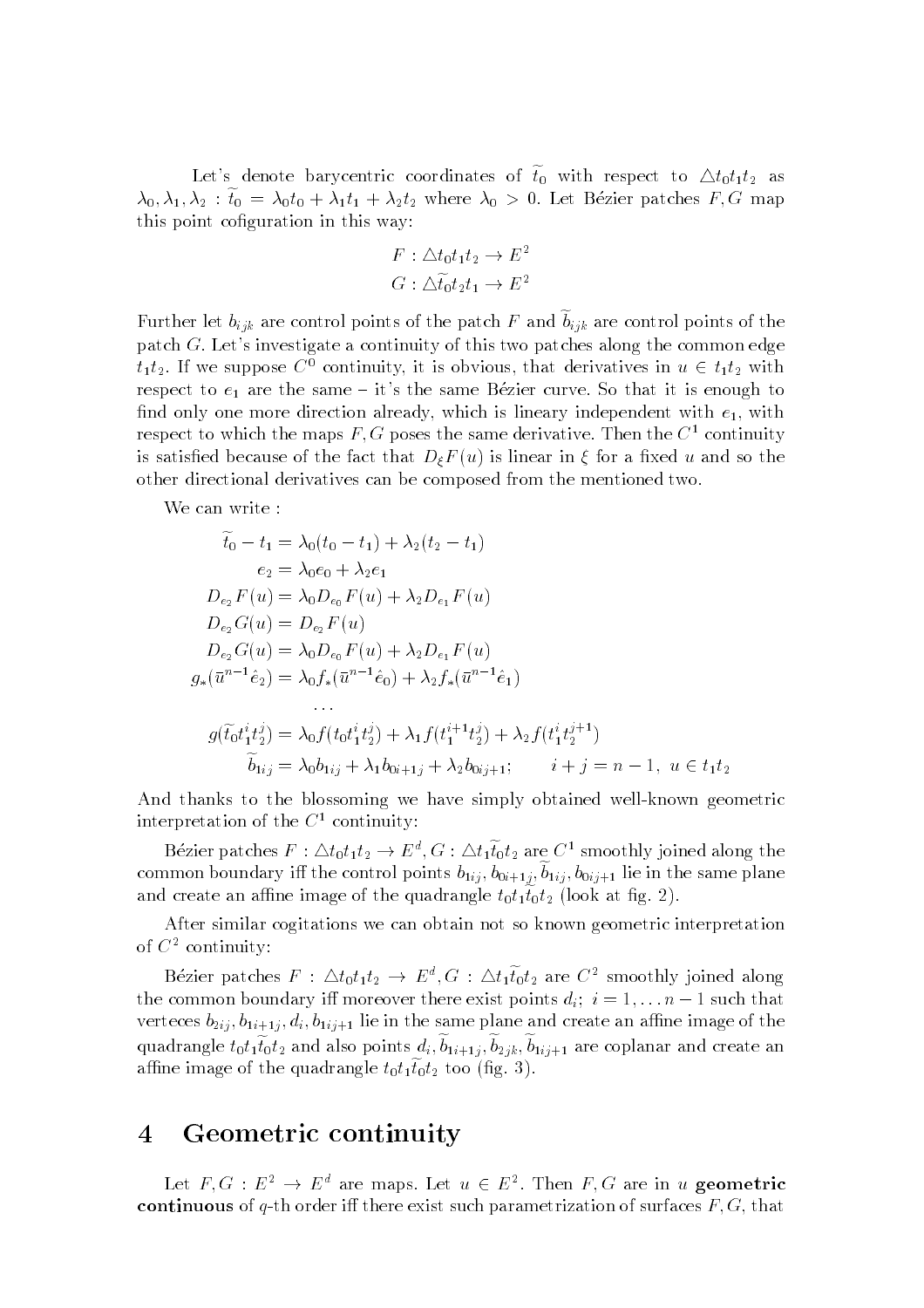





Figure 3: <sup>C</sup><sup>2</sup> continuity

they are parametric continuos of <sup>q</sup>-th order.

It means:

$$
F = F(x, y)
$$
 i.e. is a function of parameters  $x, y$   

$$
G = G(s, t)
$$
.

Let's try to reparametrize the map F and express it by s, t. So x and y will be written as functions,  $x = x(s, t)$ ;  $y = y(s, t)$ , let both maps are now expressed in the way, that they are parametric continuous in  $u = (s_0, t_0)$ .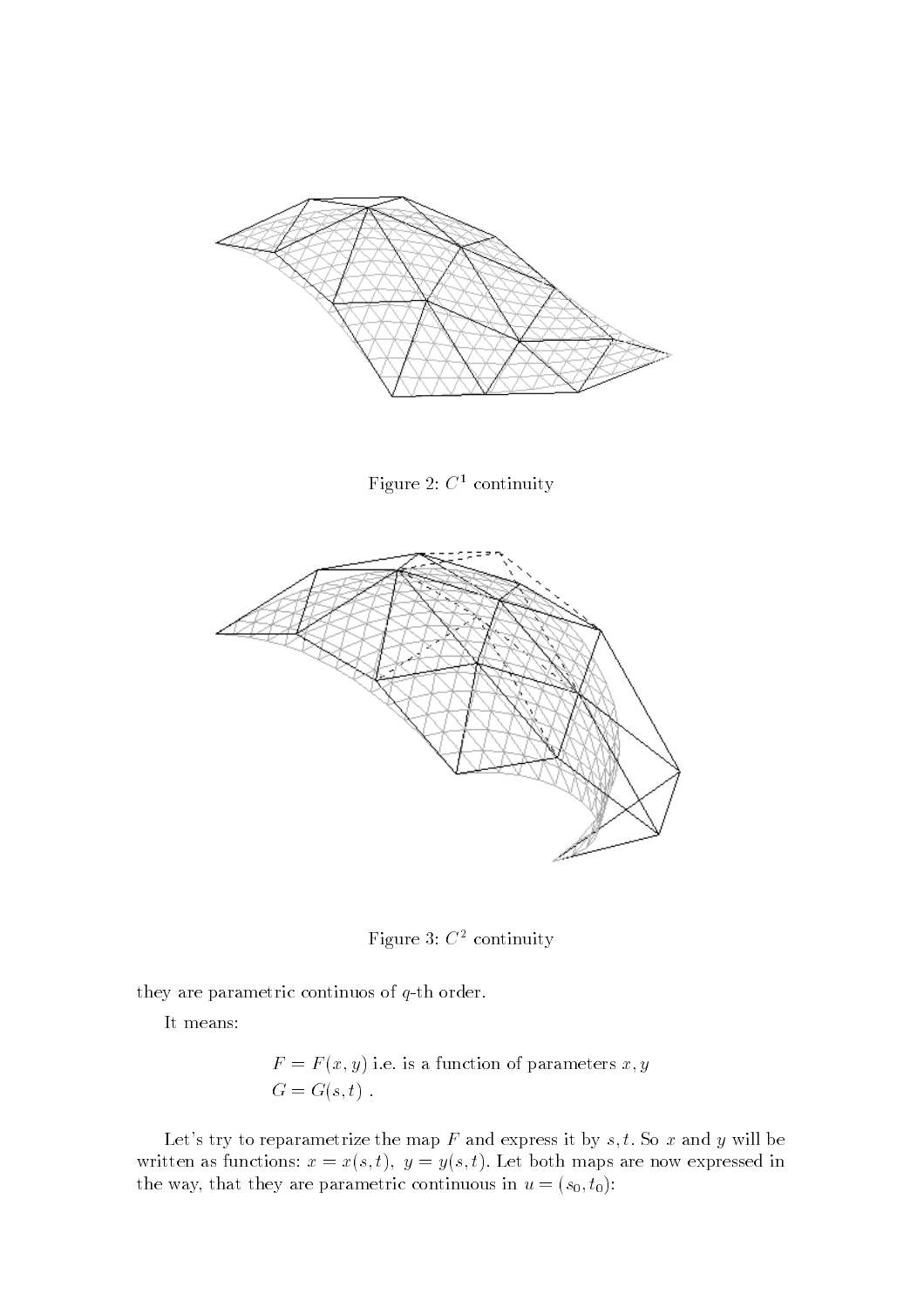Continuity of first degree:

$$
F_s(u) = G_s(u) \quad \wedge \quad F_t(u) = G_t(u)
$$

For continuity of second degree moreover

$$
F_{ss}(u) = G_{ss}(u) \quad \wedge \quad F_{st}(u) = G_{st}(u) \quad \wedge \quad F_{tt}(u) = G_{tt}(u)
$$

But  $F$  has to be derivated as a compound function. Let's denote

$$
a_{ij}(u) = \frac{\partial^{i+j}}{\partial s^i \partial t^j} x(u)
$$
  

$$
b_{ij}(u) = \frac{\partial^{i+j}}{\partial s^i \partial t^j} y(u); \quad u \in E^2
$$

Then the relation between derivatives of <sup>F</sup> and <sup>G</sup> with respect to the original parameters can be expressed by connection matrices

$$
\begin{pmatrix} G_s \\ G_t \end{pmatrix} = \begin{pmatrix} a_{10} & b_{10} \\ a_{01} & b_{01} \end{pmatrix} \begin{pmatrix} F_x \\ F_y \end{pmatrix}
$$
\n(2)

$$
\begin{pmatrix} G_{ss} \\ G_{st} \\ G_{tt} \end{pmatrix} = \begin{pmatrix} a_{20} & b_{20} \\ a_{11} & b_{11} \\ a_{02} & b_{02} \end{pmatrix} \begin{pmatrix} F_x \\ F_y \end{pmatrix} + \begin{pmatrix} a_{10}^2 & 2a_{10}b_{10} & b_{10}^2 \\ a_{10}a_{01} & a_{10}b_{01} + a_{01}b_{10} & b_{10}b_{01} \\ a_{01}^2 & 2a_{01}b_{01} & b_{01}^2 \end{pmatrix} \begin{pmatrix} F_{xx} \\ F_{xy} \\ F_{yy} \end{pmatrix}
$$
(3)

Let  $\rm{G}$  is the matrix of first derivatives of  $\rm{G}$ ,  $\rm{G}$  is the matrix of its second derivatives and so on, Similary let  $\varGamma$  is the matrix of first derivatives of  $\varGamma$  ,  $\varGamma$ is the matrix of its second derivatives and so on. Then the relations (2), (3) andother can be written in a simpler way:

$$
G' = \Omega_{11} F'
$$
  
\n
$$
G'' = \Omega_{12} F' + \Omega_{22} F''
$$
  
\n
$$
G''' = \Omega_{13} F' + \Omega_{23} F''' + \Omega_{33} F'''
$$
  
\n... (4)

 $S$ urraces  $F$  and  $G$  are in  $u$  geometric continuous of  $q$ -th degree in there exist matrices

$$
\Omega_{ij}; \quad j=1 \ldots q, \ i=1 \ldots j
$$

satisfying the mentioned relations.

We observe that the relations for the geometric continuity of surfaces are very similar to the ones for the geometric continuity of curves. But as shape parametersthere are matrices  $\Omega_{ij}$  instead of real numbers.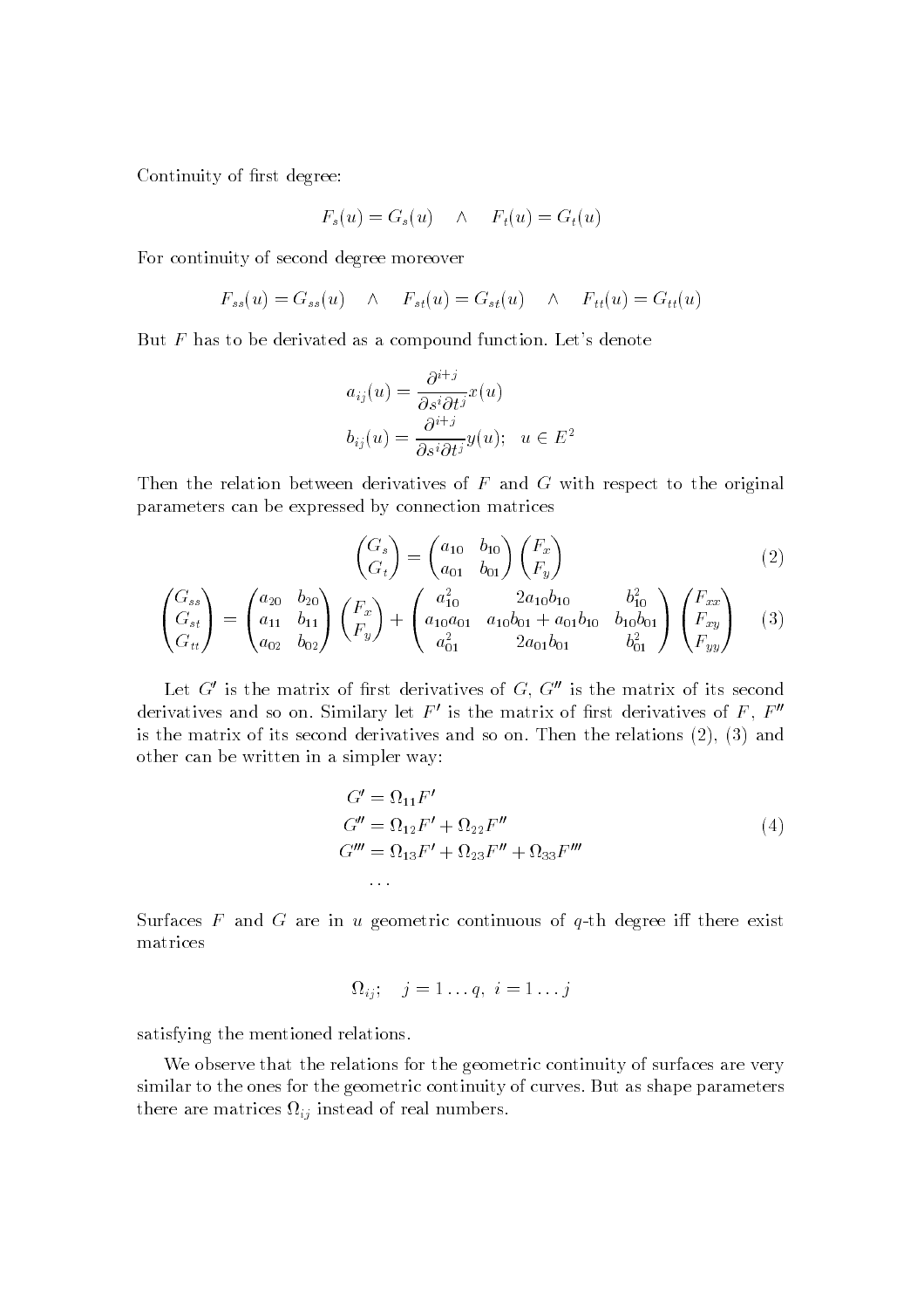### 5 Geometric continuity of Bézier patches

Now we are going to apply the results of the previous section on the Bezier patches.

Let Dezier patches  $T, G$  are defined on the quadrangle  $\iota_0 \iota_1 \iota_1 \iota_2$  like this.

$$
F: \triangle t_0 t_1 t_2 \to E^2
$$
  

$$
G: \triangle t_0 t_2 t_1 \to E^2
$$

Let  $F$  and  $G$  are regularly aparametrized in this way:

$$
F = F(r, s)
$$

$$
G = G(s, t)
$$

where parameter r raises in the direction  $e_0$ , s raises in the direction  $e_1$  and t in the direction  $e_2$  (look fig.1). We suppose  $C^0$  continuity :  $F(0, s) = G(s, 0)$ . In the begining we require geometric continuity of the first order of the patches  $F$  and G along the common boundary  $t_1t_2$ . It means that for all u from this edge there exist a matrix  $\mathbf{1}_{1}$  and  $\mathbf{2}_{2}$  and  $\mathbf{2}_{3}$  and  $\mathbf{2}_{4}$  and  $\mathbf{2}_{5}$  and  $\mathbf{2}_{6}$  and  $\mathbf{2}_{7}$  and  $\mathbf{2}_{8}$  and  $\mathbf{2}_{9}$  and  $\mathbf{2}_{9}$  and  $\mathbf{2}_{9}$  and  $\mathbf{2}_{9}$  and  $\mathbf{2}_{9}$  and  $\mathbf{2}_{9}$ 

$$
\begin{pmatrix} D_{e_1} G \\ D_{e_2} G \end{pmatrix} = \begin{pmatrix} a_{10} & b_{10} \\ a_{01} & b_{01} \end{pmatrix} \begin{pmatrix} D_{e_0} F \\ D_{e_1} F \end{pmatrix}
$$

where  $a_{ij}, b_{ij}$  are functions of the point u.

Thanks to the fact that parameter  $s$  is common for both  $F$  and  $G$ , it holds  $D_{e_1}G(u) = D_{e_1}F(u)$  for all  $u \in t_1t_2$  and so  $a_{10} = 0$  and  $b_{10} = 1$  constantly.

Let  $a = a_{01} b = b_{01}$  for simplicity. Then:

$$
\Omega_{11} = \begin{pmatrix} 0 & 1 \\ a & b \end{pmatrix}; \qquad a = a(u) \quad b = b(u)
$$

The result can be geometricaly interpreted : Bézier patches are in  $u$  geometric continuous of first degree iff they have in  $u$  the same tangent plane.

Let's continue by investigating of geometric continuity of second degree of two  $\frac{1}{2}$  , with the matrix  $\frac{1}{2}$  , with the special form, the matrix  $\frac{1}{2}$ and is a proposed to the such that the such that  $\mathcal{L}_\mathbf{A}$ 

$$
G'' = \Omega_{12}F' + \Omega_{22}F''
$$

If we look at (3), we can notice, that all elements of the matrix <sup>22</sup> are already known, because it is composed on the component of coefficients of coefficients of coefficients of  $\mathbf{11}$  .

And as for  $\Omega_{12}$ , it's possible to proceed like in the case of  $\Omega_{11}$ . Because the same parameter and the derivative of the same curve is considered, it holds

$$
D_{e_1e_1}G(u) = D_{e_1e_1}F(u) \Rightarrow a_{20} = b_{20} = 0
$$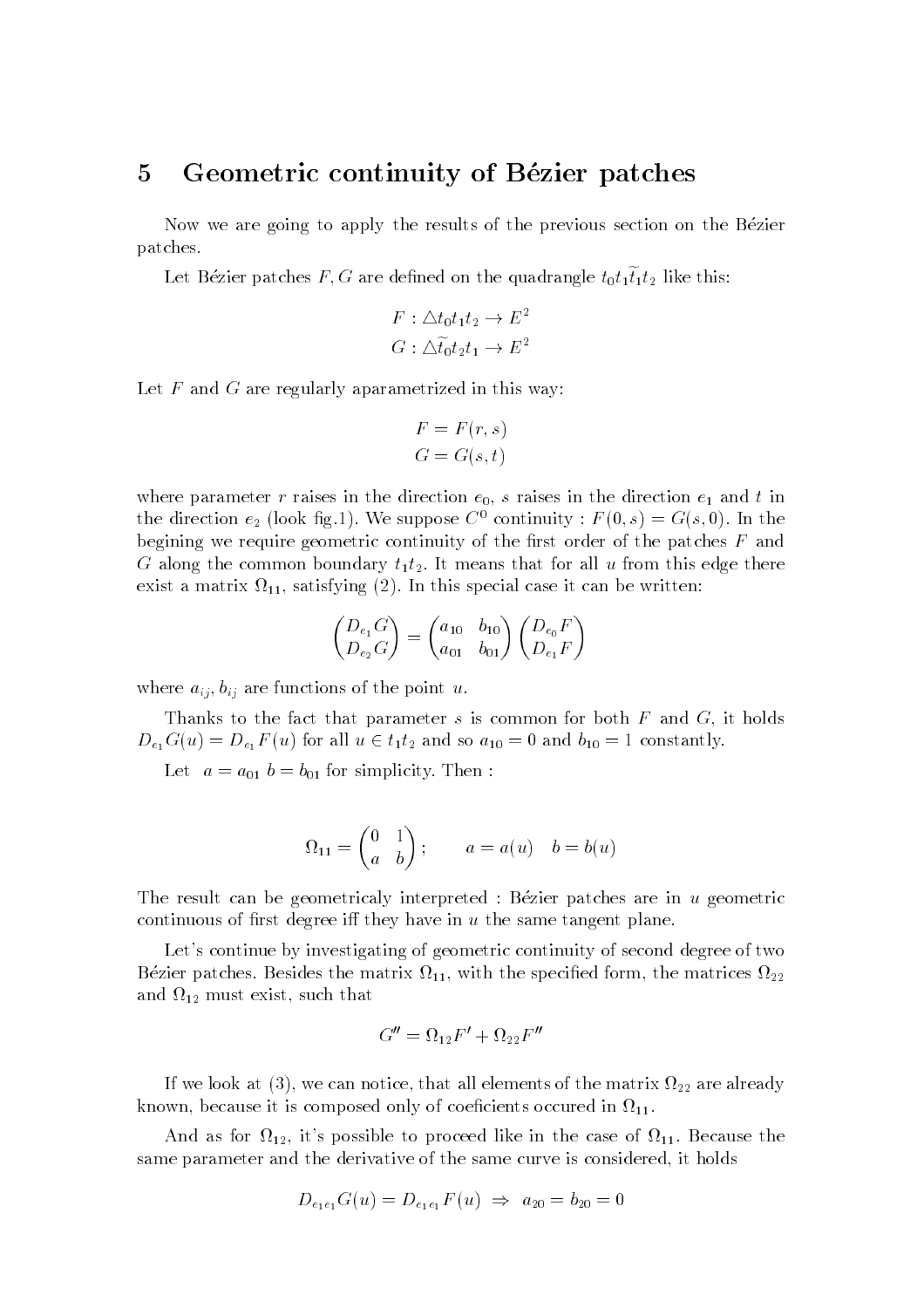It will be a bit more complicated for the combined derivative:

$$
D_{e_1e_2}G(u) = D_{e_1}(D_{e_2}G(u))
$$
  
=  $D_{e_1}(aD_{e_0}F(u) + bD_{e_1}F(u))$   
=  $aD_{e_1}(D_{e_0}F(u)) + bD_{e_1}(D_{e_1}F(u))$   
=  $aD_{e_0e_1}F(u) + bD_{e_1e_1}F(u)$ 

and after comparing with (3) we obtain  $a_{11} = b_{11} = 0$  constantly for all  $u \in t_1 t_2$ .

The result of this observations is the next equation :

$$
\begin{pmatrix} D_{e_1e_1}G \\ D_{e_1e_2}G \\ D_{e_2e_2}G \end{pmatrix} = \begin{pmatrix} 0 & 0 \\ 0 & 0 \\ c & d \end{pmatrix} \begin{pmatrix} D_{e_0}F \\ D_{e_1}F \end{pmatrix} + \begin{pmatrix} 0 & 0 & 1 \\ 0 & a & b \\ a^2 & 2ab & b^2 \end{pmatrix} \begin{pmatrix} D_{e_0e_0}F \\ D_{e_0e_1}F \\ D_{e_1e_1}F \end{pmatrix}
$$

We could continue similary. After the small cogitation above the equation for the q-th derivative

$$
G^{(q)} = \Omega_{1q} F' + \Omega_{2q} F'' + \dots + \Omega_{qq} F^{(q)} \tag{5}
$$

we realize that if the previous derivatives has been investigated, new coeficients appears only in matrices of  $\mathbf{10}$  , the derivatives of the reparametrization functions of the reparametrization are only there. Let's look at it more closely.

Let the reparametrization functions  $x$  and  $y$  are polynomials of degree  $m$  (look  $[2]):$ 

$$
x(u, v) = \sum_{i+j \le m} \alpha_{ij} u^i v^j \quad \wedge \quad y(u, v) = \sum_{i+j \le m} \beta_{ij} u^i v^j
$$

From the matrix  $\mathbf{1}_2$  is follows  $\mathbf{1}_w$  =  $\mathbf{1}_1$  = 0. It means  $\mathbf{1}_w$  =  $\mathbf{1}_1$  = 0. It measures  $\alpha$  and  $\alpha$  ( $\alpha$ )  $\beta$  neither  $\alpha$ )  $\alpha$ ) contains combined member. Furthermore from  $\alpha$  [1] it is  $x_u = a_{10} = 0$ , i. e. x doesn't depend on parameter u. In the case of y it is a bit different:  $y_u = b_{10} = 1$  constantly along the whole boundary  $t_1 t_2$ . It means that  $y(u, v)$  contains u only as a linear member witch coeficient 1. The result can be written:

$$
x(u, v) = x(v) = \sum_{i=0}^{n} \alpha_i v^i
$$

$$
y(u, v) = u + \sum_{i=0}^{n} \beta_i v^i
$$

And then we obtain more specied form of 1j :

$$
\Omega_{1q} = \begin{pmatrix} a_{q0} & b_{q0} \\ \dots \\ a_{1q-1} & b_{1q-1} \\ a_{0q} & b_{0q} \end{pmatrix} = \begin{pmatrix} 0 & 0 \\ \dots \\ 0 & 0 \\ a_{q0} & b_{q0} \end{pmatrix}
$$